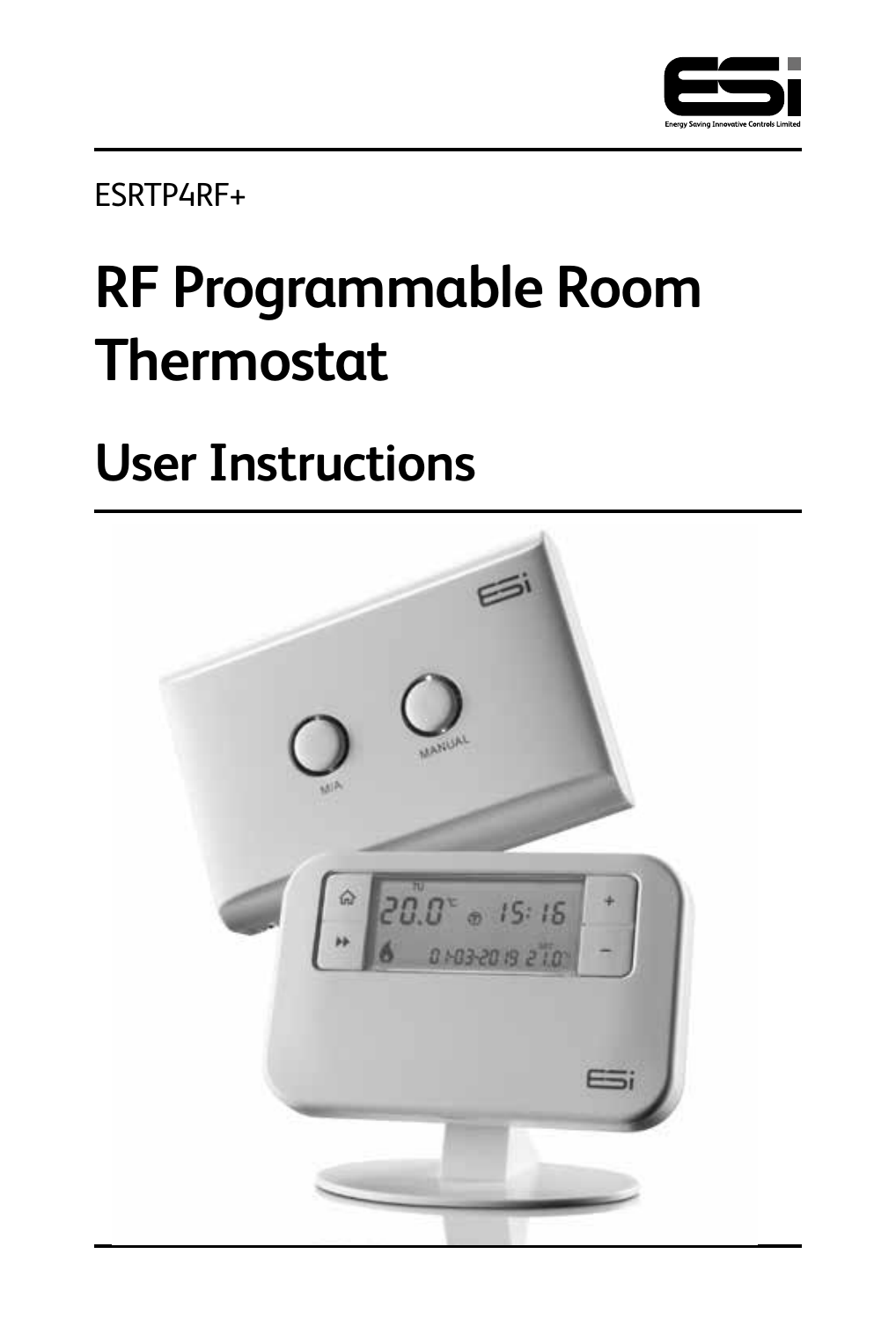# **Thank you for choosing ESi Controls.**

All our products are tested in the UK so we are confident this product will reach you in perfect condition and give you many years of service. However, for additional peace of mind, we recommend you register your product online at **www.esicontrols.co.uk/warranty** for your extended warranty.

# **Contents**

# **User Instructions**

|    | 1. What is a Programmable Room Thermostat? |                                            |                |  |  |  |  |
|----|--------------------------------------------|--------------------------------------------|----------------|--|--|--|--|
|    | 1.1                                        | The ESRTP4RF+ explained                    | 6              |  |  |  |  |
|    | 1.2                                        | Introduction to the ESRTP4RF+              | $\overline{7}$ |  |  |  |  |
|    | 1.3                                        | What is Chronoproportional Controls (TPI)? | $\overline{7}$ |  |  |  |  |
|    | 1.4                                        | What is Delayed Start?                     | 8              |  |  |  |  |
|    | 1.5                                        | What is Optimum Start?                     | 9              |  |  |  |  |
|    | 1.6                                        | What is Optimum Stop?                      | 9              |  |  |  |  |
|    | 1.7                                        | What is Landlord Service?                  | 9              |  |  |  |  |
| 2. |                                            | <b>Quick Operating Guide</b>               | 10             |  |  |  |  |
| 3. |                                            | <b>Operation Modes</b>                     |                |  |  |  |  |
|    | 3.1                                        | <b>Factory Pre-Set Programme</b>           | 12             |  |  |  |  |
|    | 3.2                                        | Setting the Operation Mode                 |                |  |  |  |  |
|    |                                            | (5/2 day, 7 day or 24hr)                   | 13             |  |  |  |  |
|    | 3.3                                        | Setting the Programme                      | 13             |  |  |  |  |
|    | 3.4                                        | All Day Setting                            | 14             |  |  |  |  |
|    | 3.5                                        | Permanent Manual Overrides                 | 14             |  |  |  |  |
|    | 3.6                                        | <b>Temporary Manual Overrides</b>          | 14             |  |  |  |  |
|    | 3.7                                        | Holiday Mode                               | 15             |  |  |  |  |
|    | 3.8                                        | <b>Frost Protection</b>                    | 16             |  |  |  |  |
| 4. | <b>Programme Settings</b>                  |                                            |                |  |  |  |  |
|    | 4.1                                        | Setting the Time and Date                  | 17             |  |  |  |  |
|    | 4.2                                        | Using the Copy Function                    | 17             |  |  |  |  |
|    | 4.3                                        | <b>Battery Replacement</b>                 | 18             |  |  |  |  |
|    |                                            | Department of the trade                    | 10             |  |  |  |  |

**4.4** Resetting the Unit 18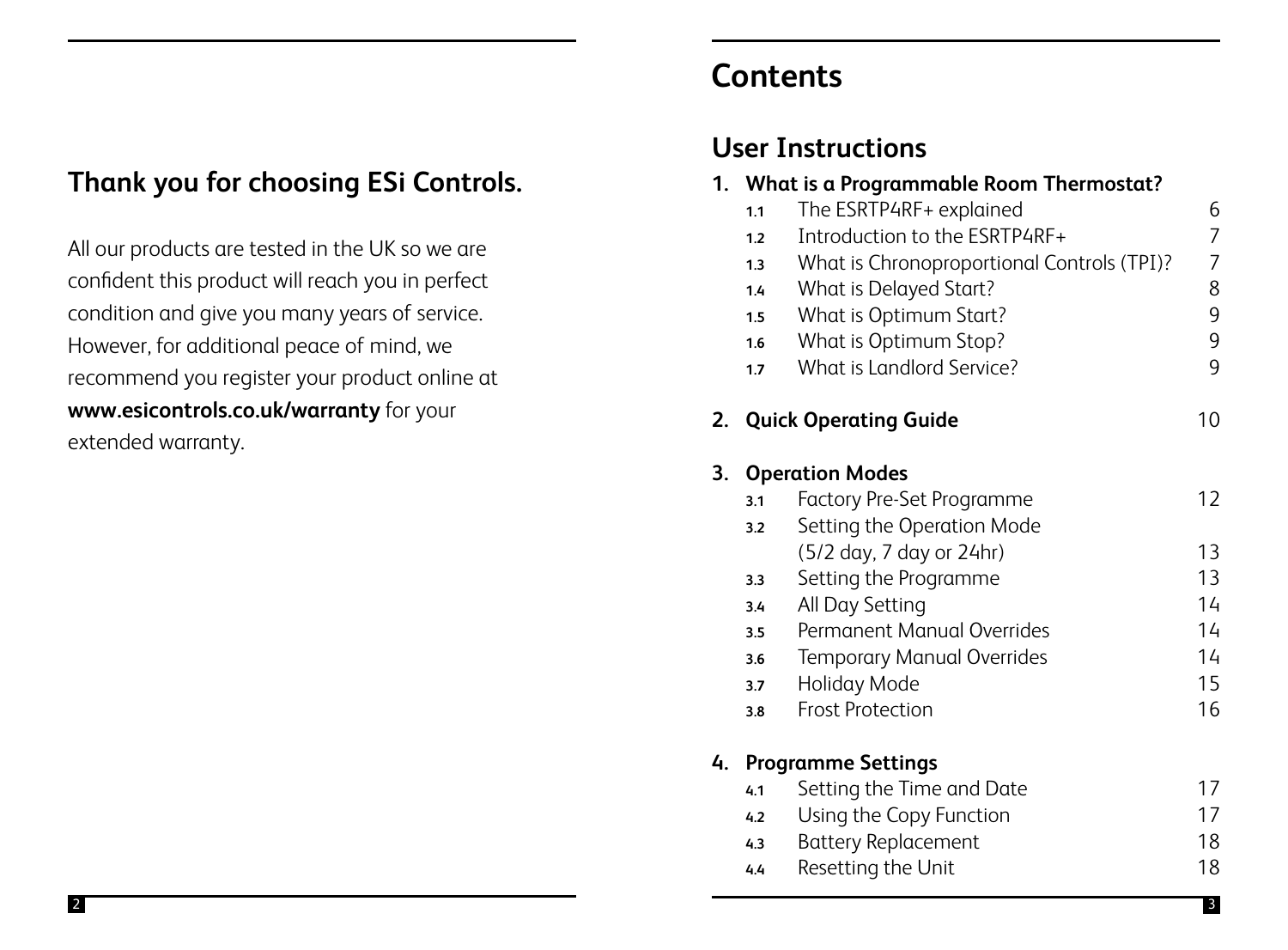**User Instructions**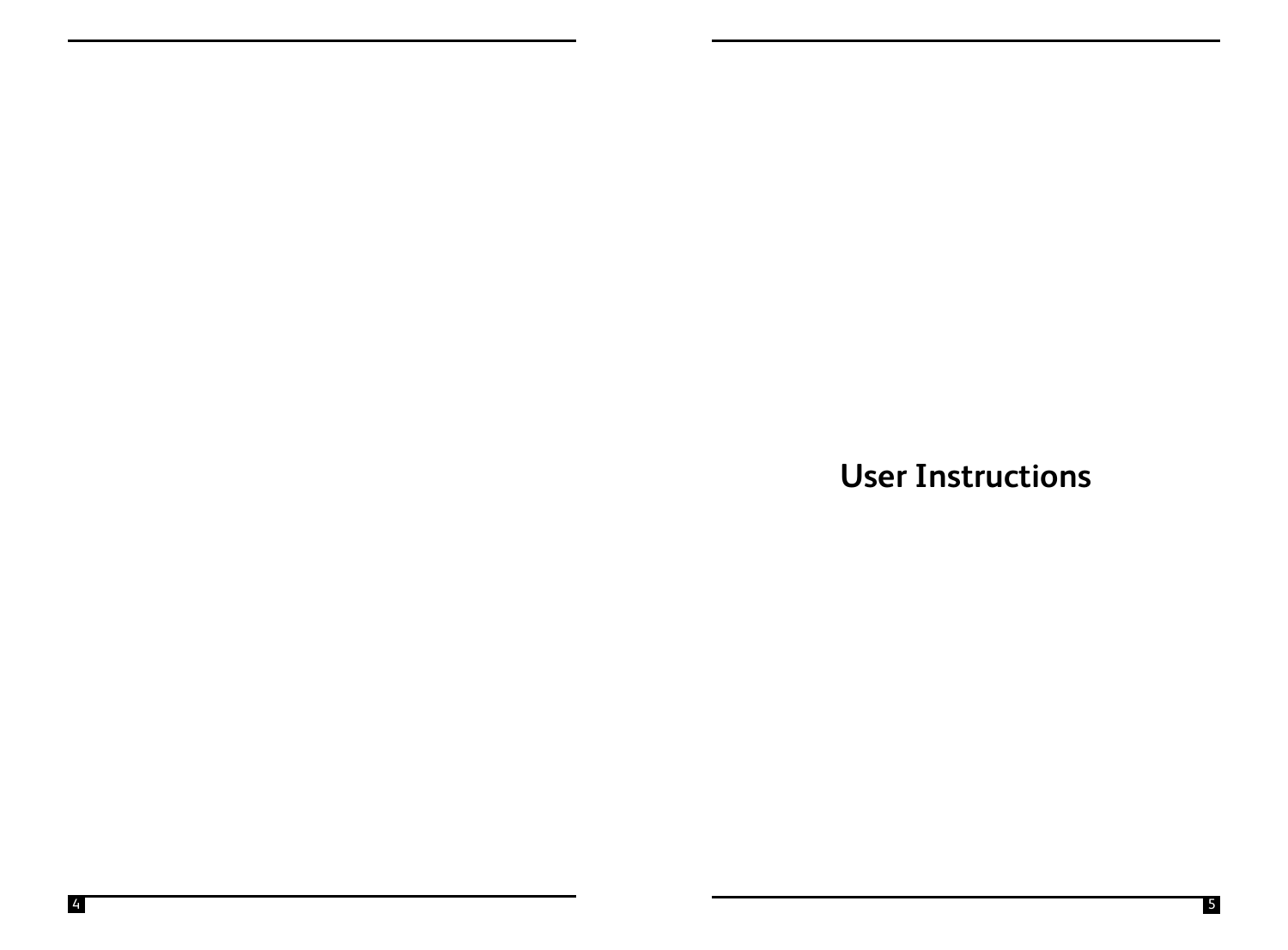# **1. What is a Programmable Room Thermostat?**

#### **1.1 An explanation for householders**

Put simply a Programmable Room Thermostat is a timer and thermostat combined in one unit. With a standard timer you choose your heating ON times and set your room thermostat (fitted usually away from the timer) to the desired comfort temperature required. With a Programmable Room Thermostat this is done within just one unit. i.e. for your heating ON times you assign a comfort temperature to those times.

The added bonus is that you can also attach a chosen temperature to the OFF time of your heating. This is called the set back temperature and is designed to prevent the temperature in the house falling below a pre-set temperature while the heating is programmed OFF. The advantage to this function is that by narrowing the gap between OFF house temperature and ON house temperature (usually 20°C) less energy will be required to bring the house temperature back up to 20°C when the heating is turned back ON. The recommended set back (OFF) temperature is 16°C, although it can be set higher or lower depending on personal choice (scale is  $5^\circ$ C -  $35^\circ$ C).

Having this function can be of assistance to elderly people as it prevents the house getting too cold when heating is programmed OFF.

**N.B.** *The unit is capable of operating in an air conditioning/ cooling mode also. See instructions for further details.* 

A Wireless Programmable Room Thermostat operates using radio signals between the unwired battery operated thermostat and a wired receiver. Put simply the time and sensor part are separated from the hard wired part.

#### **1.2 Introduction to the ESRTP4RF+**

The ESRTP4RF+ is an easy to install and use Wireless 7 Day, 5/2 Day or 24 Hr Programmable Room Thermostat which offers four or six time and temperature changes each day, with different programmes available for weekdays and for weekends. It is designed to provide automatic time and temperature control of heating systems in domestic or light commercial premises. A large backlit LCD screen and easyto-use function buttons ensures simplified programming and operation for all users.

Your ESi Controls Programmable Room Thermostat includes special features designed to save you energy. These features are factory set to be OFF to enable the homeowner to choose whichever features are preferred. Also, please note these features only apply to your home heating and not the hot water system.

#### **1.3 What is Chronoproportional Control (TPI)?**

A chronoproportional (or TPI) room thermostat makes boilers operate more efficiently and provide close accurate control. Chronoproportional control is a load compensator as it ensures that the boiler 'ON' time is reduced to a minimum and matches the boiler heat output with the heat loss. This reduces the net temperature of the return water to the boiler. This is due to the TPI (Time Proportional and Integral) advanced energy saving feature.

Rather than just a simple ON/OFF control, like other domestic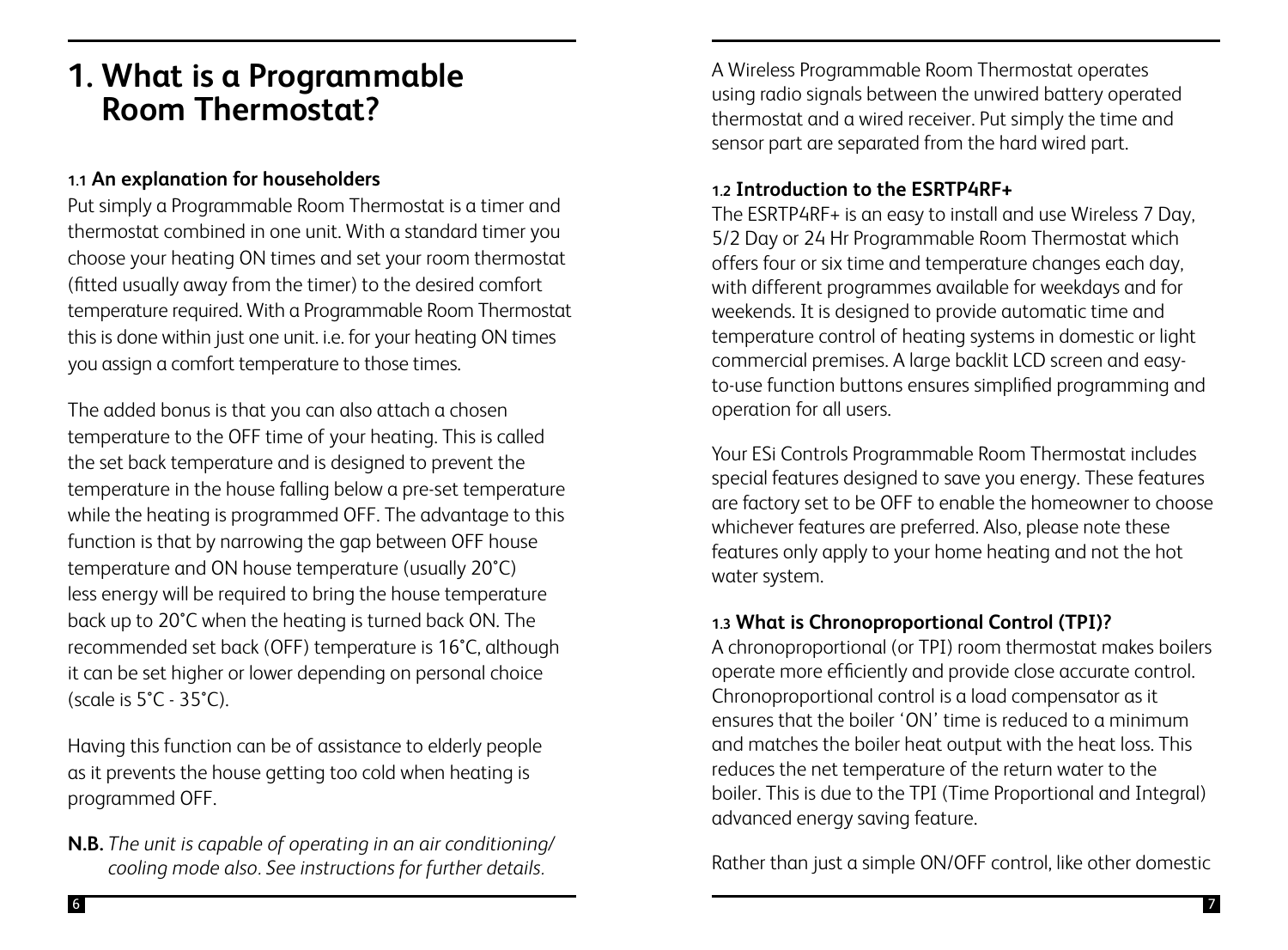room thermostats, room thermostats with TPI increase boiler efficiency by firing the boiler at regular intervals, adjusting firing duration with demand, to maintain set room temperatures. This gives them a great advantage over other domestic room thermostats and achieves a constant ambient environment for the user e.g. if a property only has a simple mechanical thermostat installed, the energy saving benefits of a replacement high efficiency condensing boiler will not be realised as the boiler will rarely be running in condensing mode. Heating and hot water can account for over 80% of total household energy usage. Chronoproportional (TPI) thermostats can provide great cost savings. It can be used on any boiler, with underfloor and radiator systems, zoned heating and electric heating systems. The use of an electronic thermostat with chronoproportional capability provides closer temperature control plus possible reductions of 10% in both fuel cost and carbon emissions. This thermostat has the option of standard setting or TPI.

#### **1.4 What is Delayed Start?**

Thermostats with the Delayed Start function have been shown to reduce heating costs by as much as 10%. This feature delays the start-up of the heating, depending on how warm the room temperature is at the time when the central heating is due to come on.

The heating start can be delayed for up to 45 minutes if the room is already relatively warm, when the weather is milder for example. This often reduces how long the heating is on per day, with no comfort loss, saving you energy and money! The Delayed Start feature can be fully automated and needs no extra programming.

#### **1.5 What is Optimum Start?**

The Optimum Start adjusts the starting time for home heating according to the temperature measured within the building. Instead of setting an arbitrary time for the heating to come on, the homeowner programmes the time that the home should be at the desired temperature. Up to 10% of domestic energy costs can be saved, as the warm up time is automatically reduced according to the ambient temperature. Many homeowners set their heating to start a couple of hours before getting up to avoid waking up to a cold house. With the Optimum Start function you don't need to do this. The actual start time is automatically delayed or advanced to ensure your home reaches the set temperature by the programmed time.

#### **1.6 What is Optimum Stop?**

Optimum Stop saves energy by switching the boiler off a little earlier than the programmed OFF time. If the house is up to temperature, you should not notice the effect on the temperature but you should see a difference in your energy bill.

#### **1.7 What is Landlord Service ?**

The optional Landlord Service safety feature offers protection for tenants and landlords against illegal boiler negligence (in compliance with Gas Safety Regulation 36). 30 days before the boiler is due to be serviced, the LCD will display **SER**. If the annual maintenance is not carried out before the 30 days, the system will only run for a pre-determined number of minutes per hour before turning off.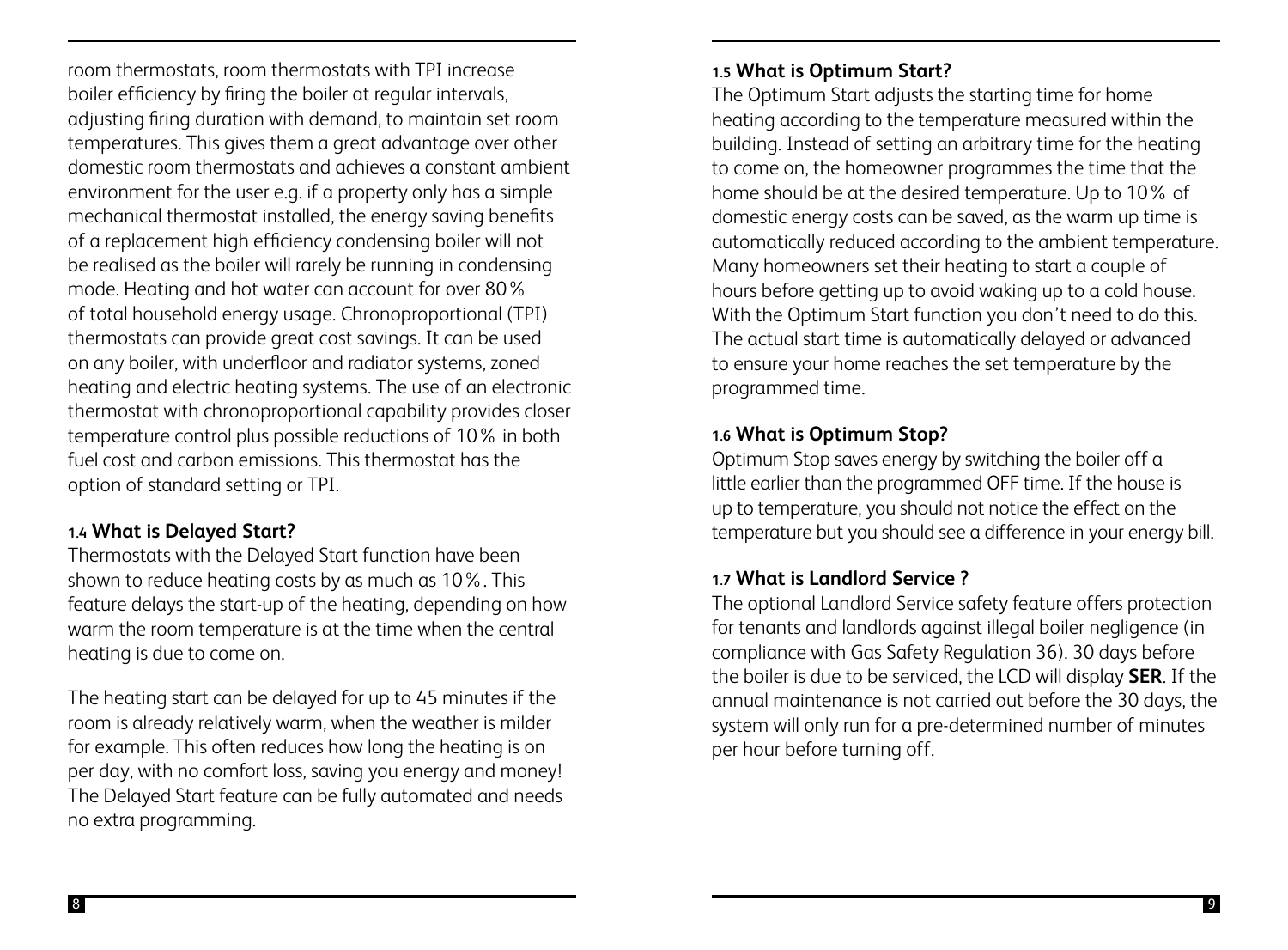# **2. Quick Operating Guide**



- **1**  $\hat{\Omega}$  **Home** (takes you back to home screen)
- <sup>2</sup> **Next** (moves you to next option within a function)
- **<sup>3</sup>** Temporary Override/Settings Adjustment
- $\bullet$  Tempolary Oveniae, Settings Aujustment<br> $\bullet$  Accepts/Confirms selection in functions/All Day Mode
- <sup>5</sup> Copy **(COPY)**
- <sup>6</sup> Holiday Mode **AUTO DS OS SER OST TPI MAN**
- **8** Sets Time and Date
- <sup>8</sup> Selects and adjusts Programme **(PROG)**
- <sup>9</sup> Places Thermostat into Frost Protection Mode **(OFF)**
- <sup>10</sup> Places Thermostat into Manual Mode **(MAN)**
- <sup>11</sup> Runs Programme **(AUTO)**
- <sup>1</sup> Reset



- **13 Day Display**
- <sup>1</sup> Room Temperature
- **6** Frost Protection Mode
- **16** Thermostat is receiving signal
- <sup>17</sup> Time Display **(12 hour AM/PM or 24 hour)**
- <sup>18</sup> Holiday Mode symbol
- <sup>19</sup> Flame symbol when system calling for heat
- <sup>2</sup> Operation Mode symbol & Auto Mode symbol
- <sup>9</sup> Programme Events Display/All Day
- <sup>22</sup> Delayed Start **(DS)** / Optimum Start **(OS)** is active
- <sup>23</sup> Date (DD-MM-YYYY)
- <sup>2</sup> Annual Service is due **(SERV)**
- <sup>25</sup> Optimum Stop **(OST)** is active
- <sup>3</sup> TPI is active
- <sup>2</sup> Manual Mode symbol
- <sup>3</sup> User Set Temperature
- <sup>29</sup> Low Battery Warning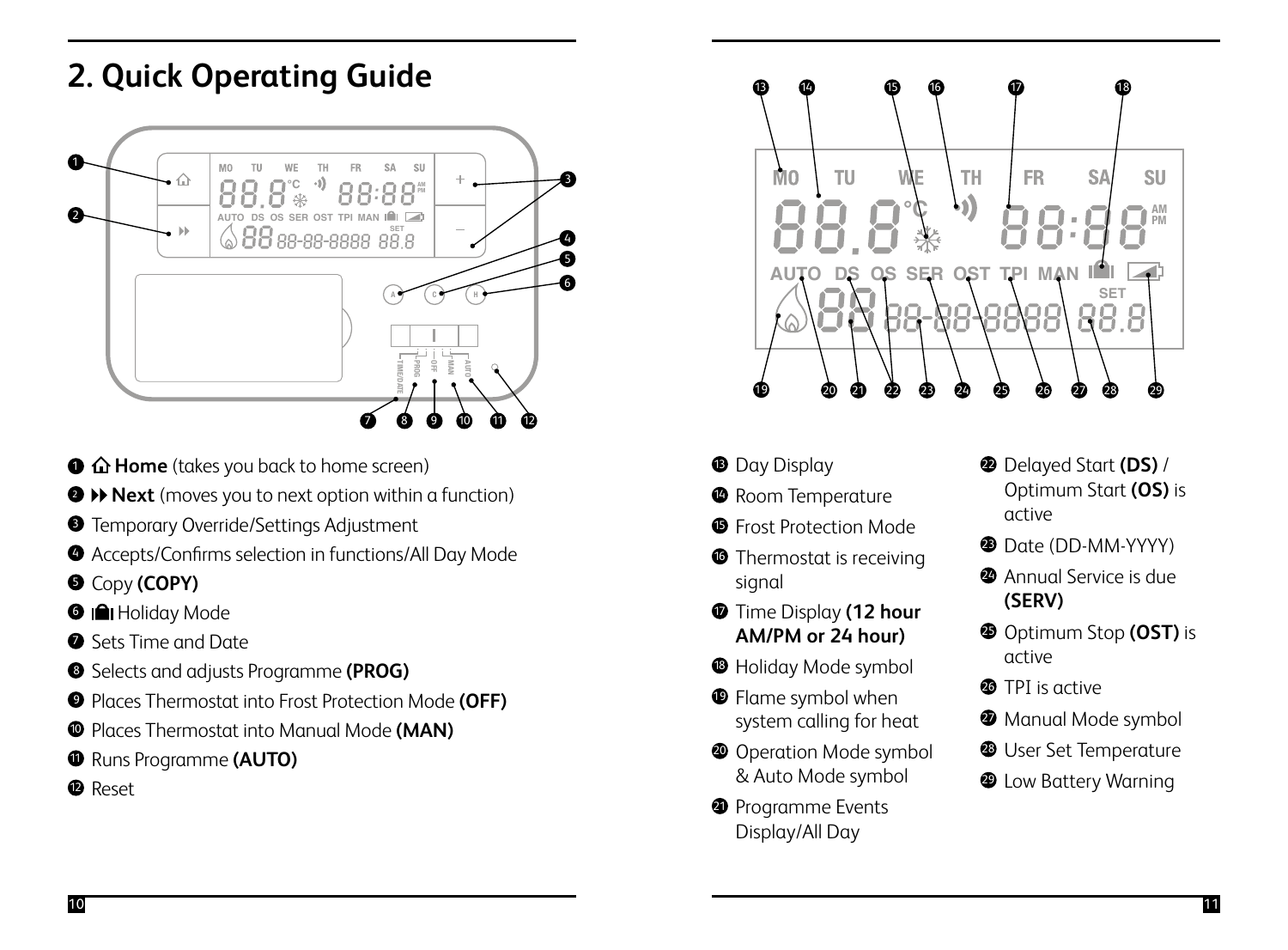# **3. Operation Modes**

#### **3.1 Factory Pre-Set Programme**

This Programmable Room Thermostat has been designed to be a simple to use thermostat, requiring minimal user intervention with a pre-programmed heating profile. The preset heating times and temperatures will suit most people (see table below). To accept the factory pre-set programme, move the slider to AUTO which will revert the thermostat to Run Mode (the colon (:) in the LCD display will begin to flash).

#### **Pre-Set Temperatures: 5/2 Day**

| Key | Event                                                            |                          | <b>Time</b> | Temp           | Event    |   | <b>Time</b> | <b>Temp</b>    |  |  |
|-----|------------------------------------------------------------------|--------------------------|-------------|----------------|----------|---|-------------|----------------|--|--|
|     |                                                                  | 1                        | 06:00       | $20^{\circ}$ C |          | 1 | 07:30       | $20^{\circ}$ C |  |  |
| ┶┶  |                                                                  | $\overline{\phantom{a}}$ | 08:00       | $15^{\circ}$ C |          | 2 | 09:30       | $20^{\circ}$ C |  |  |
|     | Week Days                                                        | 3                        | 12:00       | $15^{\circ}$ C |          | 3 | 11:30       | $20^{\circ}$ C |  |  |
|     |                                                                  | 4                        | 14:00       | $15^{\circ}$ C | Weekends | 4 | 13:30       | $20^{\circ}$ C |  |  |
|     |                                                                  | 5                        | 17:00       | $21^{\circ}$ C |          | 5 | 16:30       | $21^{\circ}$ C |  |  |
|     |                                                                  | 6                        | 22:00       | $15^{\circ}$ C |          | 6 | 22:30       | $15^{\circ}$ C |  |  |
|     | <b>N.B.</b> If 4 events is chosen the events $3 & 4$ are skipped |                          |             |                |          |   |             |                |  |  |

#### **Pre-Set Temperatures: 7 Day**

In 7 day setting, the pre-set settings are the same as the 5/2 Day programme.

#### **Pre-Set Temperatures: 24 Hours**

In 24hr setting, the pre-set settings are the same as Mon-Fri of the 5/2 Day programme.

#### **3.2 Setting the Operation Mode (5/2 day, 7 day, 24hr)**

- 1. Switch the slider to **PROG**.
- 2. **Press +/–** buttons to move between 7 day, 5/2 day or 24hr operation.

 **5/2 Day operation** is shown by MO, TU, WE, TH, FR flashing (5 Day) and then SA, SU flashing (2 Day)

 **7 Day operation** is shown by just one day flashing at a time

 **24 hr operation** is shown by MO, TU, WE, TH, FR, SA, SU flashing at the same time.

3. Wait 15 seconds to automatically confirm and return to Run mode or press **Next >>** to move to 'Setting the Programme'.

#### **3.3 Setting the Program**

- 1. Choose between 5/2 day, 7 day or 24 hr operation *(see above steps 1-2)*.
- 2. Press the **Next >>** button. The time will flash and P1 will be displayed (the 1st temperature event).
- 3. Press **+/–** to set the time (10 minutes increments). Press the **Next >>** button and the temperature will flash.
- 4. Press **+/–** to set the temperature (increments of 0.5°c). Press the **Next >>** button to go to the next time temperature event (e.g. P2).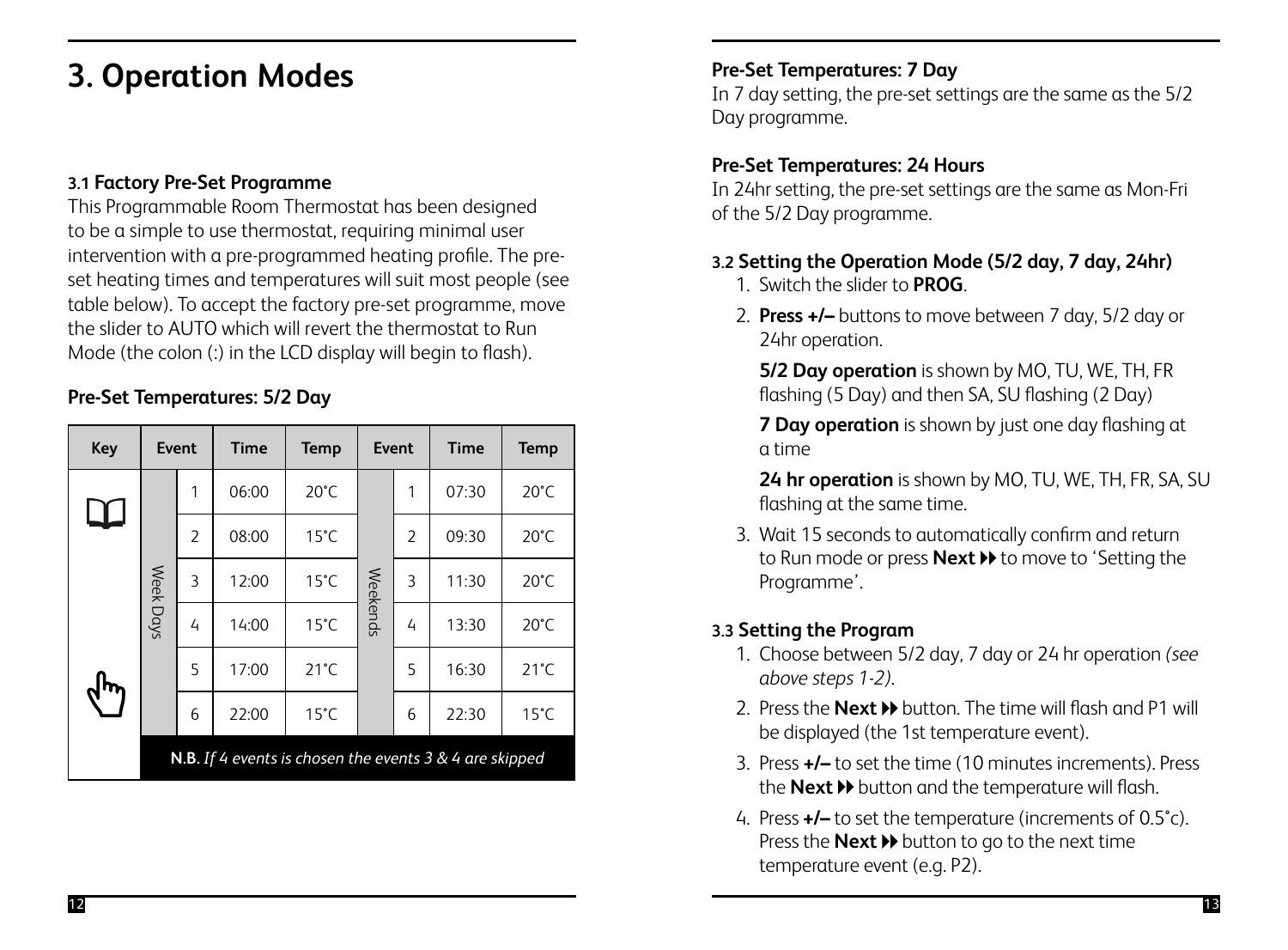- 5. Repeat steps 3 4 for all temperature events.
- 6. Press A to accept/confirm temperature events and move to the next day/block of days.
- 7. Repeat steps 3 6 until all days have been set. Then wait 15 seconds to automatically confirm and return to run mode or press the  $\Omega$  **Home** button.

### **3.4 All Day Setting**

- 1. Switch the slider to **AUTO**.
- 2. Press the **A** button under the fascia. The display will now show **AL (All Day)**.
- 3. Press the **+/–** button to set the temperature (increments of  $(0.5^{\circ}c)$ .
- 4. The mode will quit by 00.00 that day. Press the  $\mathbf{\hat{\Omega}}$ **Home** button to cancel and return to Auto Mode.

### **3.5 Permanent Manual Overrides**

- 1. Switch the slider to **MAN**. **MAN** will appear in the display.
- 2. Press **+/–** to adjust the temperature to the desired setting. This will set a constant temperature 24hrs a day.
- 3. Switch the slider to **AUTO** to revert back to Auto mode.

## **3.6 Temporary Manual Overrides**

- 1. To temporarily override the Programmable Room Thermostat status or temperature press the **+/–** buttons The Programme Events Display (e.g. P1) will no longer be shown.
- 2. Press the **+** button to increase the set temperature in increments of 0.5°c and/or press the **–** button to decrease the set temperature in increments of 0.5°c.
- 3. Once the desired temperature is reached (and after approx. 6 seconds) the time display will be replaced by a display indicating the time left to the next programme (the length of time the temporary override will run, if left unhindered) and the display then alternates between the time left and the current time. When the next ON/ comfort programme is arrived at, the temporary override will end and Auto mode is reactivated.
- 4. Press the **Home** button to cancel this function and reactivate Run mode.

### **3.7 Holiday Mode**

Holiday Mode saves energy by letting you reduce the temperature for 1 to 99 days while you are away from home, resuming normal operation on your return.

### **To Set the Holiday Mode:**

- 1. Make sure the Programmable Room Thermostat is in Auto mode. Press the **H** button, underneath the fascia and the suitcase symbol will appear on the display and the number of days will flash.
- 2. Press **+/–** to set the number of days you will be away.
- 3. Press the **Next >>** button and the temperature will flash. Press **+/–** to set the desired temperature.
- 4. Press the **Next »** or  $\hat{\omega}$  **Home** button, or wait 15 seconds to automatically confirm.
- 5. The number of days chosen will alternate with time symbol on display and the number of days will count down.
- 6. Once the countdown has finished the thermostat will return to normal operation. It may be advisable to set the Holiday Mode 1 day less so the house is back up to temperature for your return.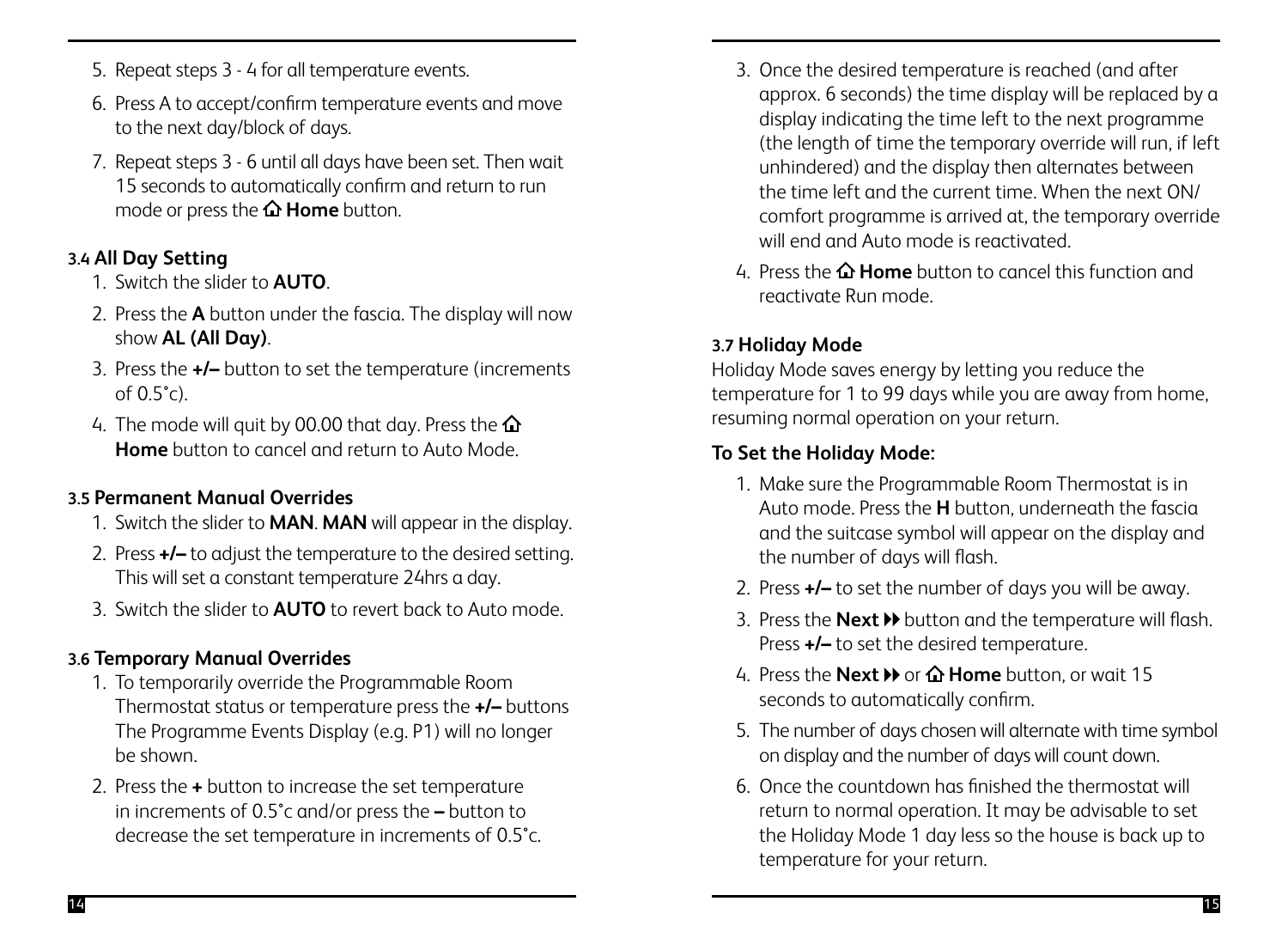7. To cancel the Holiday Mode setting or to exit the function at any time, press the  $\Omega$  **Home** button to revert back to Run mode.

#### **3.8 Frost Protection**

This function is provided as an option if it is desirable to turn the heating off permanently. It is usually used in summer.

#### **To Set the Frost Protection Mode:**

- 1. Switch the slider to OFF to enter the Frost Protection Mode. The display will show the frost protection snowflake symbol and the set temperature will be 5°C.
- 2. Switch the slider to **AUTO** to exit Frost Protection Mode and revert to **AUTO** mode.

# **4. Program Settings**

#### **4.1 Setting the Time and Date**

The time and date are factory set so it will not normally be necessary to do this on site. Changes between summer and winter time are handled automatically by the unit.

- 1. Switch the slider to Time/Date. The hour symbols will flash, use **+** or **–** to adjust.
- 2. Press the **Next »** button and the minute symbols will flash, use **+** or **–** to adjust.
- 3. Press the **Next >>** button and the day date will flash, use **+** or **–** to adjust the day.
- 4. Press the **Next >>** button and the month date will flash use **+** or **–** to adjust the month.
- 5. Press the **Next >>** button and the year date will flash, use **+** or **–** to adjust the year.
- 6. Press the **Next** button and choose between 12hour or 24hour clock by using the **+** or **–** buttons.
- 7. Press the **Next >>** or  $\Omega$  Home button, or wait for 15 seconds to automatically confirm and return to Run mode.

### **4.2 Using the Copy Function**

The unit is provided with a copy function which allows an adjusted programme to be copied to another day or set of days. This avoids the necessity of re-entering a desired programme for another day or sets of days.

**N.B.** *This function only works in 7 Day setting.*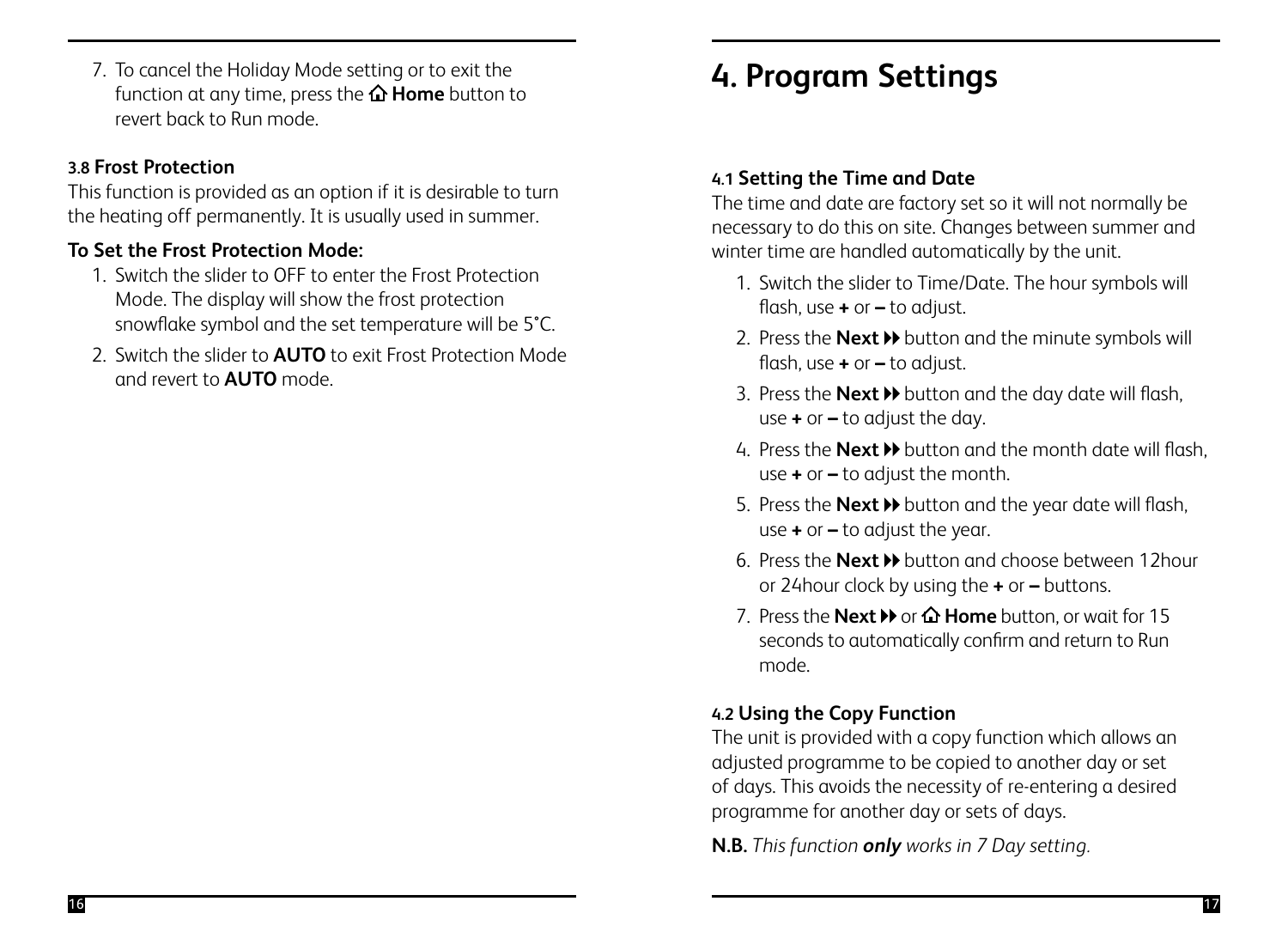#### **To Operate the Copy Function**

- 1. Switch the slider to **PROG** and press the  $\hat{\Omega}$  **Home** Button.
- 2. Press the **C** button to enter the **COPY** mode.
- 3. The A button chooses the day you want to copy from and the +/- buttons choose the day you want to copy to.
- 4. Press the **C** button to confirm. The screen will show **SEr** (to show the Copy function is set).

#### **4.3 Battery Replacement**

When the low battery symbol flashes in the LCD display, the batteries need to be replaced as soon as possible. The battery compartment is located on the front of the thermostat, under the fascia cover. Remove the old batteries and insert new ones. All settings including time are maintained.

**N.B.** *If the display ever goes blank during normal operation, the batteries need to be replaced with high quality alkaline cells. The date, time and factory pre-set heating times will be retained (assuming the back up battery has not failed)*.

### **4.4 Resetting the Unit**

Hold the **Next >>** button and press the **reset** button to restore to factory default settings.

#### **Manual Operation**

It is possible to operate the receiver manually. This may be necessary where, for example, the batteries in the Thermostat (Transmitter) are depleted and therefore the heating cannot turn ON or OFF.

1. To engage the manual override, press the **MANUAL** button on the receiver, which will then light up with a green background. This shows that the manual override is active.

- 2. Use the **M/A** button to manually override the status of the receiver. If ON, the heating will turn OFF (M/A red light goes off). If OFF, the heating will turn ON (M/A red light comes on).
- **N.B.** *It is important to remember that the automatic control of the receiver is now off and the receiver will only respond to manual operations.*
	- 3. To return to Auto mode, press the **MANUAL** button on the receiver and the green light will turn off. The receiver should now be back in Auto mode, recieving commands from the thermostat.
- **N.B.** *If the receiver cannot receive a signal for 30 minutes, both the red and green light will flash and the unit will need to be reconfigured.*

#### **WARNING: Interference with sealed parts renders the guarantee void.**

In the interests of continuous product improvement we reserve the right to alter designs, specifications and materials without prior notice and cannot accept liability for errors.